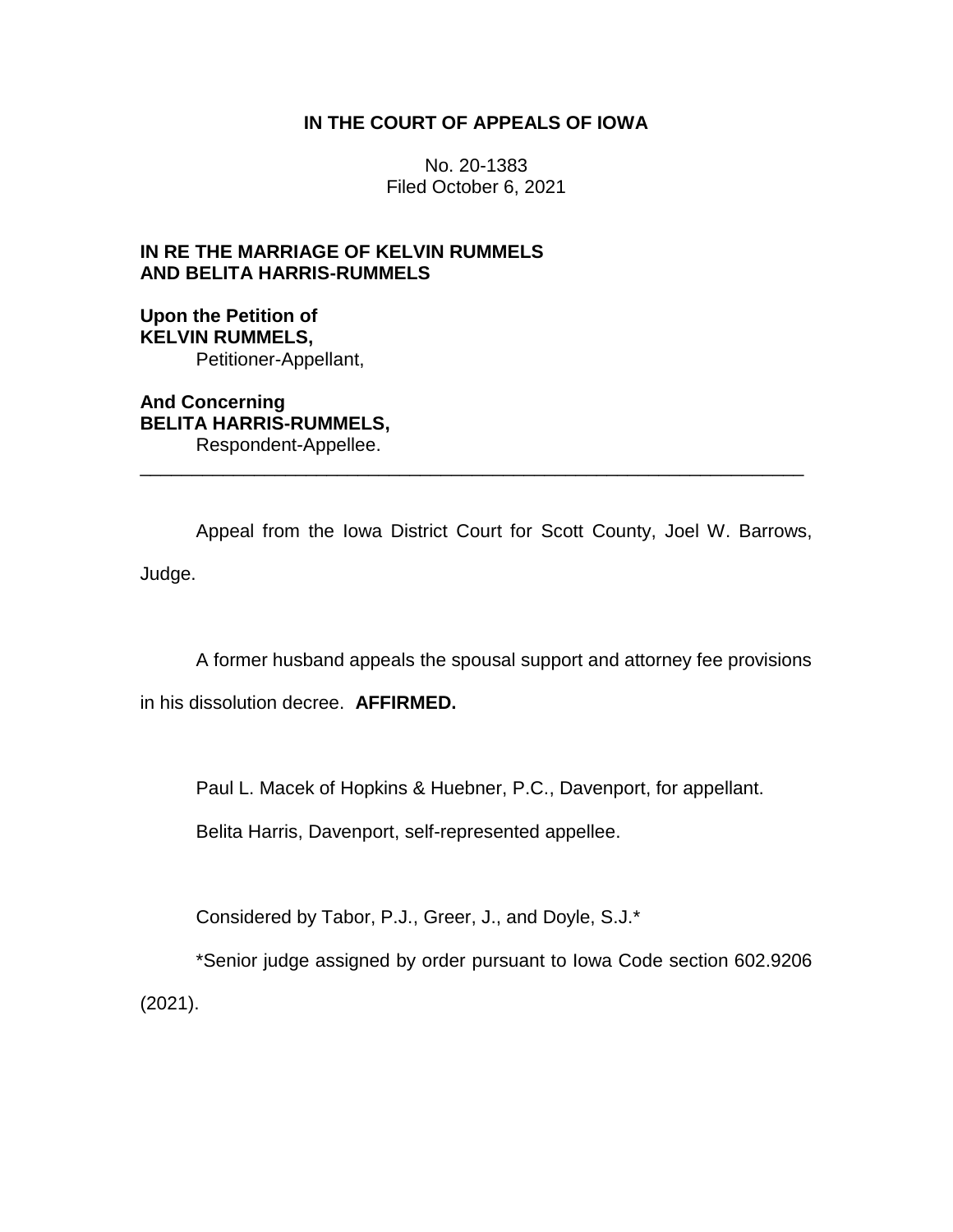## **TABOR, Presiding Judge.**

 $\overline{a}$ 

Kelvin and Belita Rummels divorced after twenty-three years of marriage. In the decree, the district court ordered Kelvin to pay \$450 per month in spousal support and \$9000 toward Belita's trial attorney fees. Kelvin appeals, contending he cannot afford to pay those amounts. Recognizing the district court is in the best position to balance the needs of the divorcing spouses, we find its calculations were fair to both parties.

#### **I. Facts and Prior Proceedings**

Kelvin and Belita married in 1997 and separated in 2017. At the time of the dissolution proceedings in 2020, Kelvin was fifty-eight and Belita was fifty-five years old. Neither is in perfect health. Kelvin testified he was hospitalized in 2017 after a heart attack. He walks with a cane and has severe hypertension, diverticulitis, and reactive depression. Belita testified she suffers from Crohn's Disease, chronic kidney disease, hypertension, and carpal tunnel syndrome.

But both have steady employment. Kelvin has worked at Arconic (formerly Alcoa) in Riverdale since 2011. His job is physically demanding; it involves feeding coils into a machine and sometimes disposing of scrap metal by hand. He testified he put in thirty-six hours per week at an hourly rate of \$28.53.<sup>1</sup> Thus the court calculated his annual income as \$53,408. Belita has worked for Community Health Care for over thirteen years. Both parties agreed that when their children were still at home, she had primary responsibility for raising them. She now works eight to five Monday through Friday, earning \$36,836 per year. Kelvin had just one year

<sup>&</sup>lt;sup>1</sup> Belita testified that during their marriage Kelvin regularly worked overtime. But Kelvin testified he had not worked overtime since his heart attack in 2017.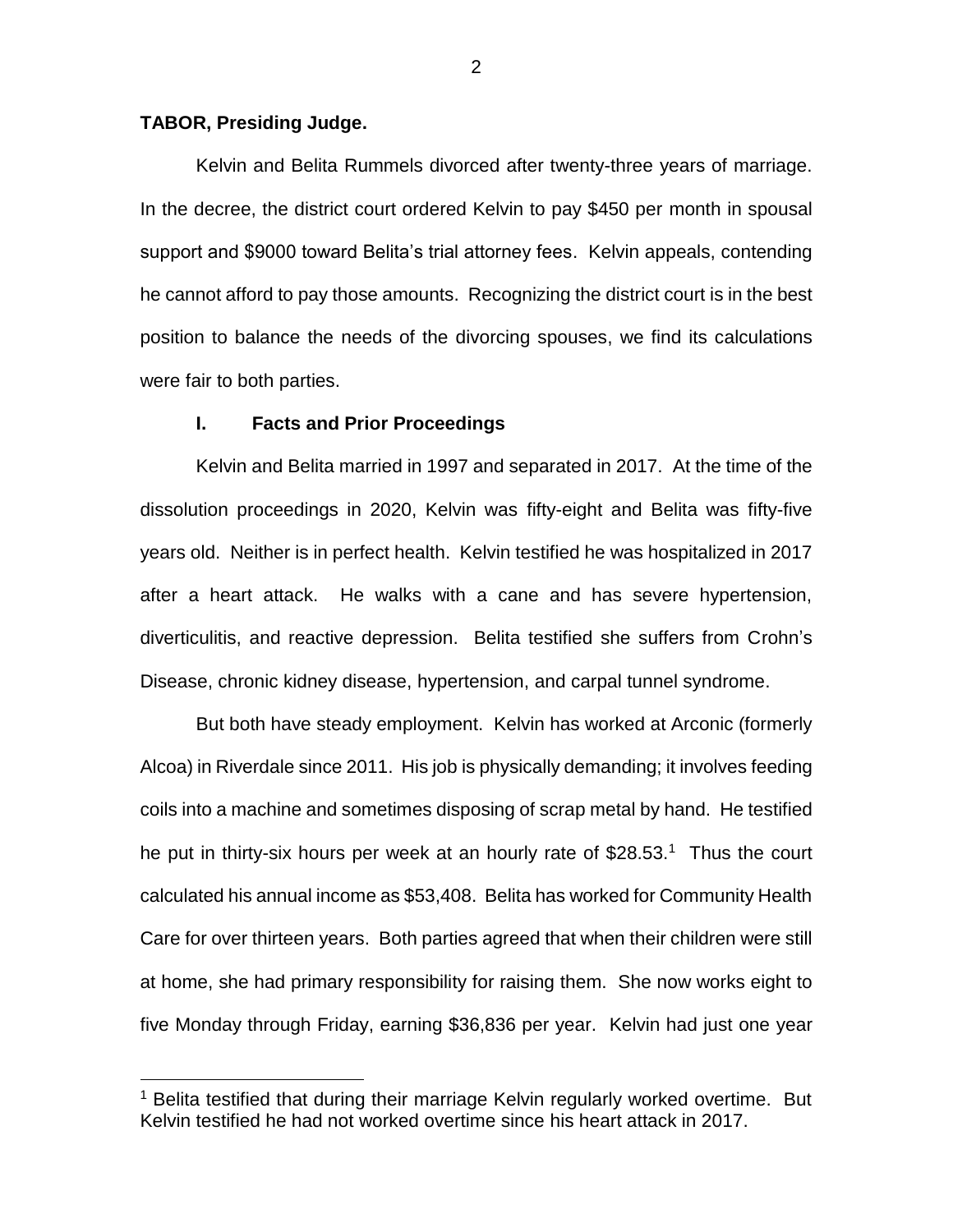of college; Belita attended for two years. On this record, the district court did not believe that "either of them has the capacity to significantly increase their earnings during the remainder of their careers."

Kelvin petitioned to dissolve the marriage in September 2019. One year later, the court heard the parties at the dissolution trial and issued the decree. The decree (1) divided the parties' assets and debts, (2) awarded Belita \$450 per month in spousal support, and (3) ordered Kelvin to pay \$9000 of Belita's attorney fees. Kelvin appeals, challenging the second and third aspects of the decree.<sup>2</sup>

#### **II. Scope and Standards of Review**

In equity cases like this one, our review is de novo. *In re Marriage of Mann*, 943 N.W.2d 15, 18 (Iowa 2020). We give weight to the district court's fact findings but are not bound by them. *Id*. When reviewing an award of spousal support, we give the district court considerable discretion and will disturb an award only if we find it inequitable. *See In re Marriage of Smith*, 573 N.W.2d 924, 926 (Iowa 1998).

#### **III. Legal Analysis**

### **A. Spousal support**

Citing the length of their marriage and the difference in their earnings, Belita asked for \$500 per month in traditional spousal support. Kelvin testified he should not have to pay any spousal support because Belita was already "doing well for herself." After considering "the income amounts available to both Kelvin and Benita and the distribution of assets," the district court found an equitable amount of support was \$450 per month until Belita remarried or either party died.

 $\overline{a}$ 

<sup>2</sup> Belita did not file an appellee's brief.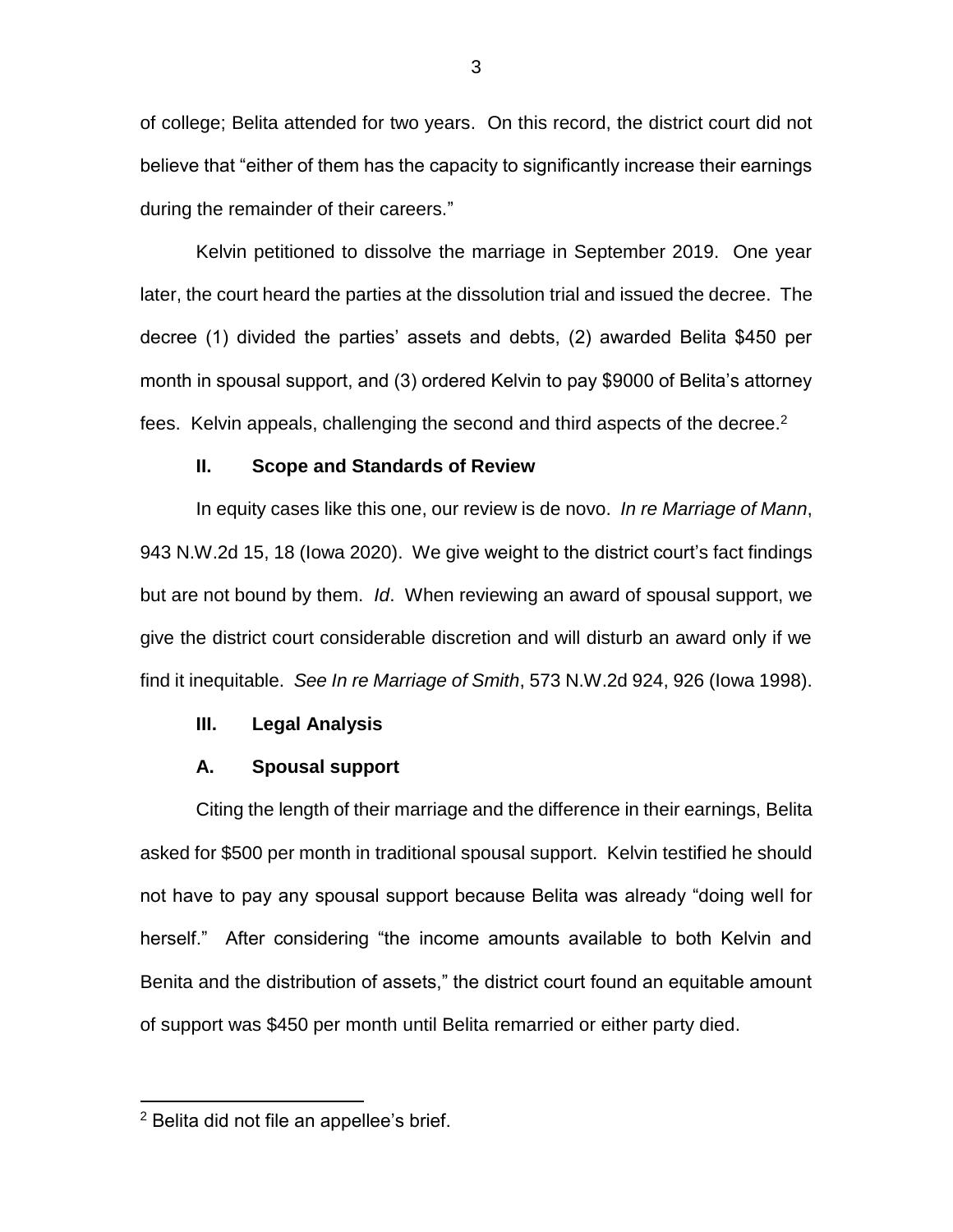On appeal, Kelvin insists he does not have enough income to meet his own living expenses and pay spousal support. He also cites his health problems and the impact those conditions may have on his earning ability. And he maintains "Belita's actual need for spousal support is nil." Kelvin points out that since their separation she has been living with her mother in "a three-bedroom house with a garage on a treed lot"—a housing situation which exceeds the apartment living they experienced during their marriage.

In determining whether to award spousal support, courts must consider the following statutory factors: (a) the length of marriage; (b) the parties' ages and physical and emotional health; (c) the property distribution; (d) the parties' educational achievements; (e) the earning capacity of the party seeking support, (f) the feasibility of that party becoming self-supporting at a standard of living reasonably comparable to that enjoyed during the marriage, and the length of time necessary to achieve this goal; (g) tax consequences to each party; (h) any mutual agreement of the parties concerning financial or service contributions by one party with the expectation of future reciprocation or compensation by the other party; (i) the provisions of an antenuptial agreement, and (j) other relevant factors. Iowa Code § 598.21A (2020).

To start, this twenty-three-year marriage crossed the "durational threshold" meriting "serious consideration for traditional spousal support." *See In re Marriage of Gust*, 858 N.W.2d 402, 410–11 (Iowa 2015) (setting twenty years as tipping point). But because the parties are similar in age, both have health issues, both received modest amounts in the property distribution, and both completed just a year or two of college, those factors do not weigh strongly in either direction. As

4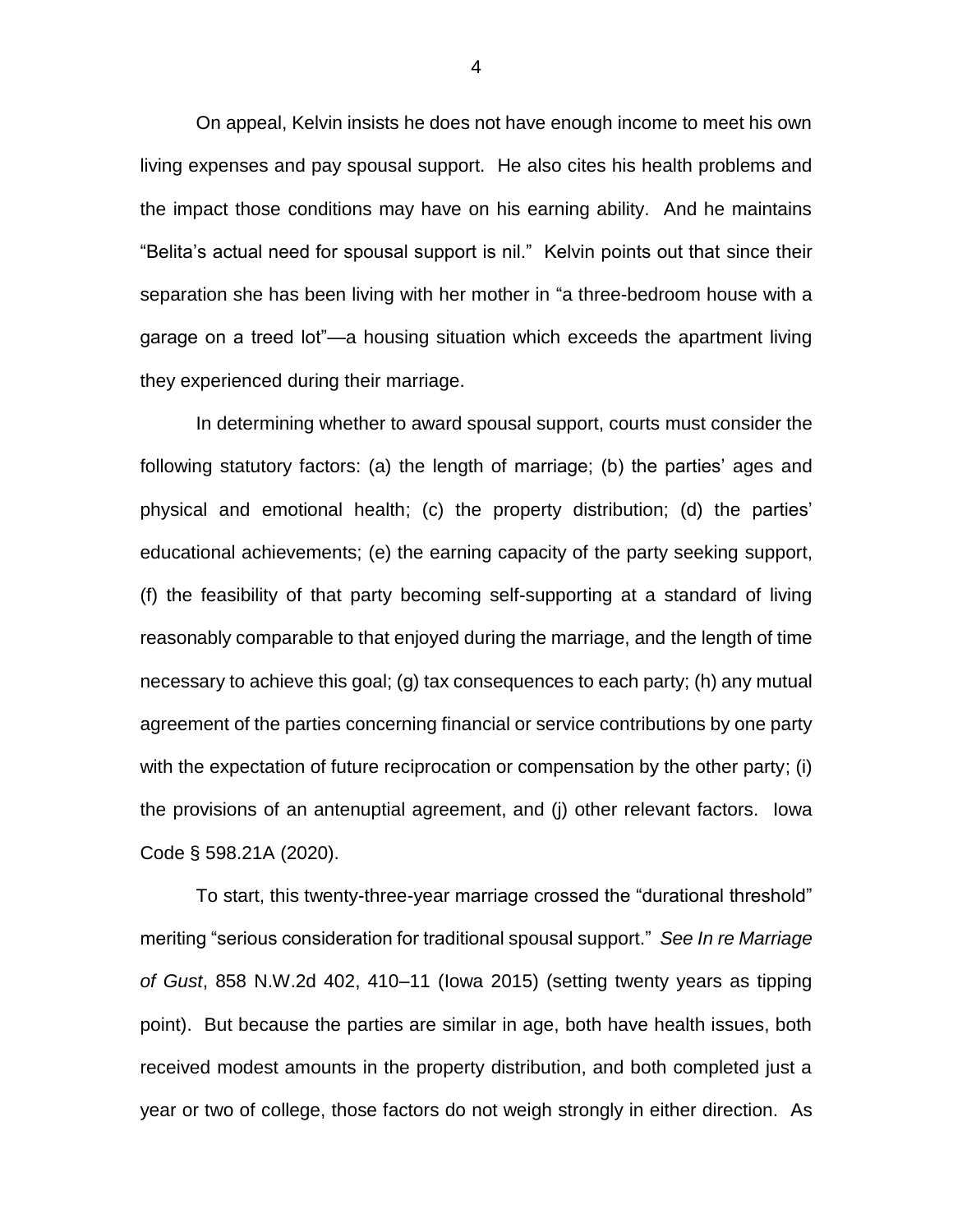key considerations, we are left with their earning capacities and the likelihood that Belita can reach a standard of living generally equivalent to the one she enjoyed during the marriage.

We are unconvinced by Kelvin's characterization of Belita's cushy living arrangement during their separation. Belita testified she moved in with her elderly mother and has no ownership interest in the home. She also testified that she paid her mother \$450 to \$500 per month for household expenses.<sup>3</sup> Belita planned to rent an apartment near her mother's house so she could continue to help with her grocery shopping and medical appointments. We do not think that because Belita has been living in her mother's house temporarily, her actual need for support is "nil." It is reasonable for her to establish her own residence. And the record reflects that Belita made employment choices during the marriage that reflected her role as the primary caregiver for their children. Kelvin agreed he was "the financial provider." That arrangement led to a disparity in their annual incomes of about \$16,600 at the time of trial. The district court decided that earning disparity merited an award of traditional alimony, albeit less than requested by Belita.

True, \$450 per month is on the higher end of a reasonable spectrum—given the comparative incomes of the two parties. But we are mindful of our obligation to accord the district court considerable latitude and that we disturb the district court's spousal support order "only when there has been a failure to do equity." *See id.* at 406. Applying that standard, we cannot say the award failed to do equity.

 $\overline{a}$ 

 $3$  Kelvin argues that Belita's testimony was "not credible." But the district court found both parties were "reasonably credible witnesses." We defer to the court's finding. *In re Marriage of Gensley*, 777 N.W.2d 705, 713 (Iowa Ct. App. 2009).